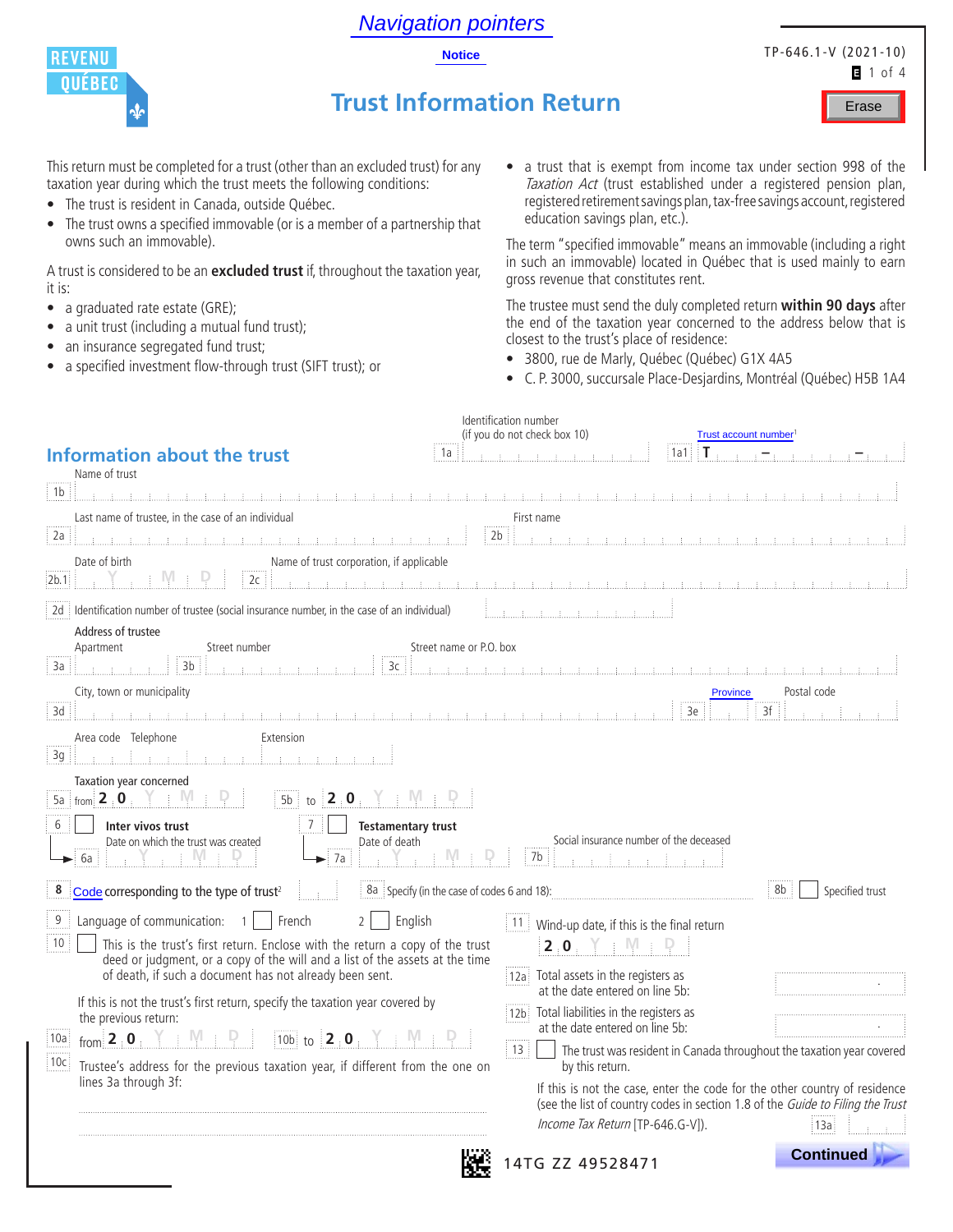## **2 Additional information about the trust**

#### TP-646.1-V (2021-10) 2 of 4

If there are more than two settlors, enclose a copy of the form with the requested information.

| <b>Settlor 1</b>                                                      |                     |                    |
|-----------------------------------------------------------------------|---------------------|--------------------|
| A- Name (last name and first name, in the case of an individual)      |                     | A.1- Date of birth |
| <b>B-</b> Identification number or social insurance number C- Address |                     |                    |
| <b>D</b> - Relationship to trustees (if applicable)                   |                     |                    |
| a-Trustee1                                                            | <b>b</b> -Trustee 2 | c-Trustee 3        |
| <b>Settlor 2</b>                                                      |                     |                    |
| A- Name (last name and first name, in the case of an individual)      |                     | A.1- Date of birth |
| <b>B-</b> Identification number or social insurance number C- Address |                     |                    |
| <b>D</b> - Relationship to trustees (if applicable)                   |                     |                    |
| a-Trustee1                                                            | <b>b</b> -Trustee 2 | c-Trustee 3        |

#### **2.2 Trustees**

**2.1 Settlors**

If there are more than three trustees, enclose a copy of the form with the requested information.

| 35<br>Trustee 1                                                              |  |                           |
|------------------------------------------------------------------------------|--|---------------------------|
| A- Name (last name and first name, in the case of an individual)             |  | A.1- Date of birth        |
|                                                                              |  |                           |
| <b>B-</b> Identification number or social insurance number <b>C-</b> Address |  |                           |
|                                                                              |  |                           |
| Trustee 2                                                                    |  |                           |
| A- Name (last name and first name, in the case of an individual)             |  | <b>A.1-</b> Date of birth |
|                                                                              |  |                           |
| <b>B</b> -Identification number or social insurance number <b>C</b> -Address |  |                           |
|                                                                              |  |                           |
| Trustee 3                                                                    |  |                           |
| A- Name (last name and first name, in the case of an individual)             |  | A.1- Date of birth        |
|                                                                              |  |                           |
| <b>B-</b> Identification number or social insurance number <b>C-</b> Address |  |                           |
|                                                                              |  |                           |

#### **2.3 Beneficiaries**

If there are more than five beneficiaries, enclose a copy of the form with the requested information.

| A- Name (last name and first name, in the case of an individual)                                    |                     |                      | A.1- Date of birth |
|-----------------------------------------------------------------------------------------------------|---------------------|----------------------|--------------------|
| <b>B-</b> Identification number or social insurance number <b>C-</b> Address<br><u> i i i i i i</u> |                     |                      |                    |
| <b>D</b> - Relationship to settlors (if applicable)                                                 | a-Settlor 1         | <b>b</b> - Settlor 2 |                    |
| <b>E</b> - Relationship to trustees (if applicable)<br>a-Trustee 1                                  | <b>b</b> -Trustee 2 | $r$ - Trustee 3      |                    |
|                                                                                                     |                     |                      | <b>Continued</b>   |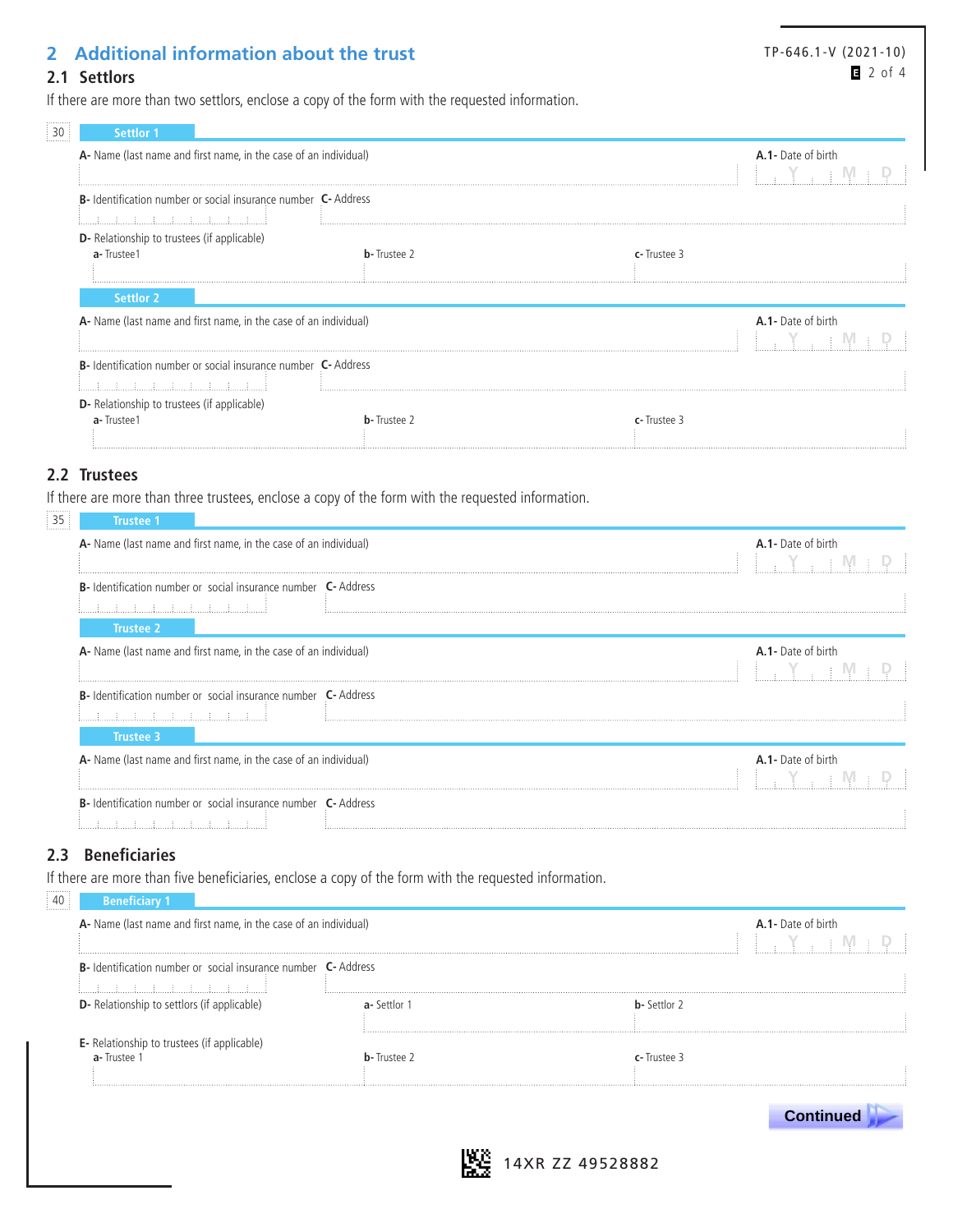| <b>Bénéficiaire 2</b>                                                                                                                                                                  |                     | TP-646.1-V (2021-10)                                                  | $3$ of 4 |
|----------------------------------------------------------------------------------------------------------------------------------------------------------------------------------------|---------------------|-----------------------------------------------------------------------|----------|
| A- Name (last name and first name, in the case of an individual)                                                                                                                       |                     | A.1- Date of birth<br>$\rightarrow$ Y $\rightarrow$ + M +             |          |
| B- Identification number or social insurance number C- Address<br><u> 1999 - Andrea Andrea, amerikan penganjan penganjan pada 1991 - Andrea San Andrea San Andrea San Andrea San A</u> |                     |                                                                       |          |
| <b>D</b> - Relationship to settlors (if applicable)                                                                                                                                    | a-Settlor 1         | <b>b</b> - Settlor 2                                                  |          |
| E- Relationship to trustees (if applicable)<br>a-Trustee 1                                                                                                                             | <b>b</b> -Trustee 2 | c-Trustee 3                                                           |          |
| <b>Bénéficiaire 3</b>                                                                                                                                                                  |                     |                                                                       |          |
| A- Name (last name and first name, in the case of an individual)                                                                                                                       |                     | A.1- Date of birth<br>$\Box$ $\Upsilon$ , $\Box$ $\Psi$ $\Box$ $\Psi$ |          |
| B- Identification number or social insurance number C- Address                                                                                                                         |                     |                                                                       |          |
| <u> E. A. A. A. A. A. A. A. A. A. A. A. A</u><br>D- Relationship to settlors (if applicable)                                                                                           | a-Settlor 1         | <b>b</b> - Settlor 2                                                  |          |
| E- Relationship to trustees (if applicable)<br>a-Trustee 1                                                                                                                             | <b>b</b> -Trustee 2 | c-Trustee 3                                                           |          |
| <b>Bénéficiaire 4</b>                                                                                                                                                                  |                     |                                                                       |          |
| A- Name (last name and first name, in the case of an individual)                                                                                                                       |                     | A.1- Date of birth<br>$Y + W =$                                       |          |
| B- Identification number or social insurance number C- Address                                                                                                                         |                     |                                                                       |          |
| <b>D</b> - Relationship to settlors (if applicable)                                                                                                                                    | a-Settlor 1         | <b>b</b> - Settlor 2                                                  |          |
| E- Relationship to trustees (if applicable)<br>a-Trustee 1                                                                                                                             | <b>b</b> -Trustee 2 | c-Trustee 3                                                           |          |
| <b>Bénéficiaire 5</b>                                                                                                                                                                  |                     |                                                                       |          |
| A- Name (last name and first name, in the case of an individual)                                                                                                                       |                     | A.1- Date of birth                                                    |          |
| <b>B-</b> Identification number or social insurance number <b>C-</b> Address<br>.                                                                                                      |                     |                                                                       |          |
| D- Relationship to settlors (if applicable)                                                                                                                                            | a-Settlor 1         | <b>b</b> - Settlor 2                                                  |          |
| E- Relationship to trustees (if applicable)<br>a-Trustee 1                                                                                                                             | <b>b</b> -Trustee 2 | c-Trustee 3                                                           |          |

### **3 Information about the specified immovable**

If there is more than one specified immovable, complete parts 3 and 4 on a separate copy of the form for each additional immovable, and enclose all copies with this form. Street name or  $\overline{D} \cap \overline{D}$ 

|      | Street number<br>Street hame or P.O. DOX                                                     |             |  |
|------|----------------------------------------------------------------------------------------------|-------------|--|
| 600a | 600b<br>and the state of the state of the                                                    |             |  |
|      | City, town or municipality<br>Province                                                       | Postal code |  |
| 600c | 600e.<br>600d<br>de la caractería de la caractería de la caractería                          |             |  |
|      | $601$ If the immovable was disposed of during the year, check this box. <sup>3</sup>         |             |  |
|      | 602 If the immovable was acquired during the year, check this box.                           |             |  |
|      | 603 Number of units rented                                                                   |             |  |
|      | 604 Portion of the immovable used by a beneficiary of the trust or a co-owner, as applicable |             |  |
|      |                                                                                              |             |  |